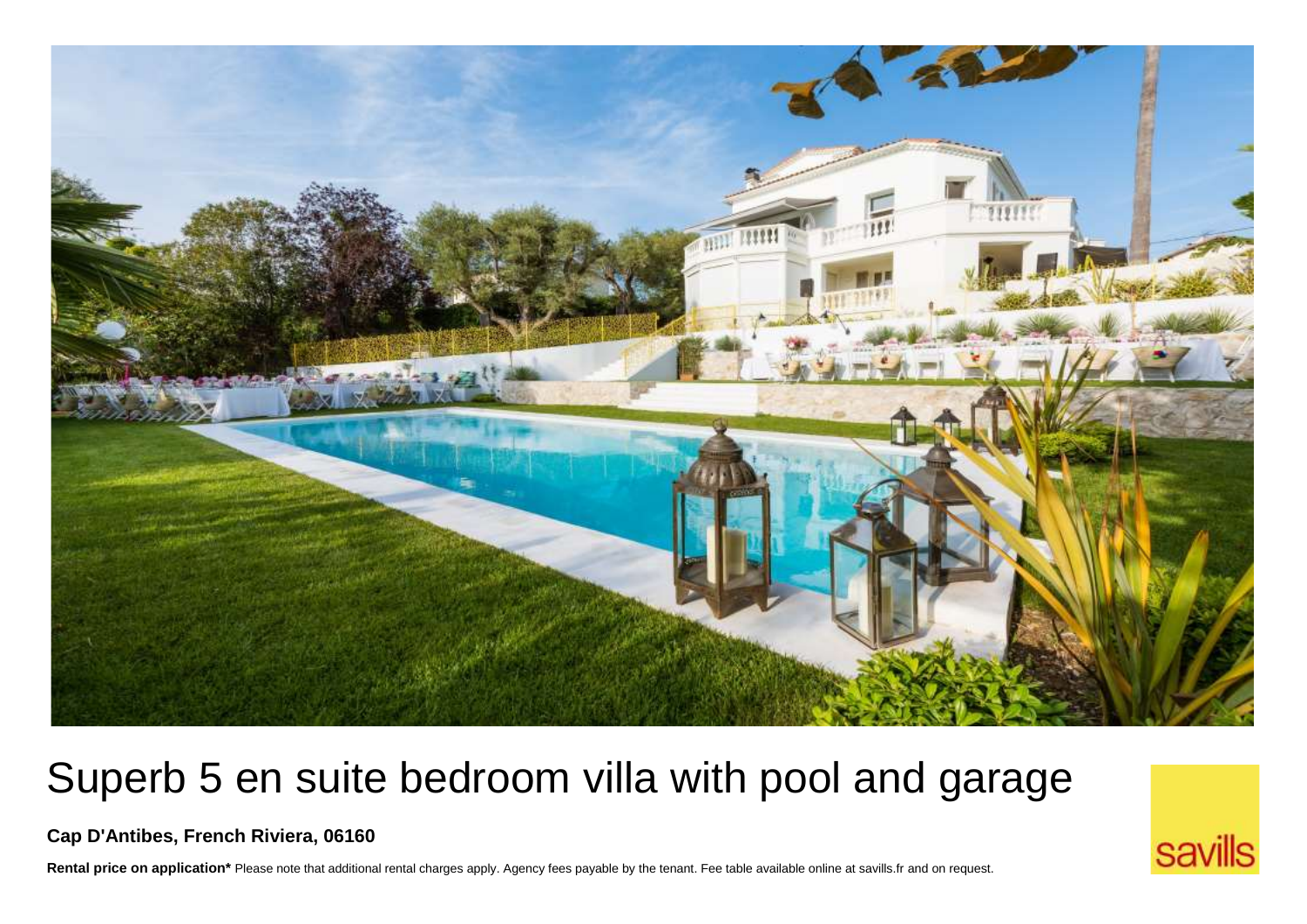- Magnificent property
- 5 en suite bedrooms
- Independent apartment
- Landscaped grounds of 2,500 sq m
- Swimming pool and garage
- 360 sq m
- EPC in progress

## **Local Information**

The idyllic peninsula of Cap d'Antibes is ideally located between Nice and Cannes and consists mainly of prestigious, sprawling estates enjoying stunning natural scenery.

Cap d'Antibes has preserved its position as one of the most attractive and pleasant locations for holidays, famous for its walks along the coastline.

While the neighbouring localities of Antibes and Juan les Pins offer our clients a lively and bustling atmosphere, Cap d'Antibes remains a tranquil and isolated haven.

Approximately 16km from Nice international airport, 12km to Cannes and 50km to Monaco.

## **About this property**

Magnificent property, situated on the west side of Cap d'Antibes.

A villa of approximately 360 sq m features an entrance hall, a reception room, a dining room, a fitted kitchen and five en suite bedrooms.

An independent apartment includes a living room and a bedroom with en suite shower room.

Landscaped grounds of approximately 2,500 sq m with swimming pool and garage complete this property.

## **Viewing**

All viewings will be accompanied and are strictly by prior arrangement through Savills Riviera Seasonal Rentals Office. Telephone: +33 (0)4 97 06 06 90.





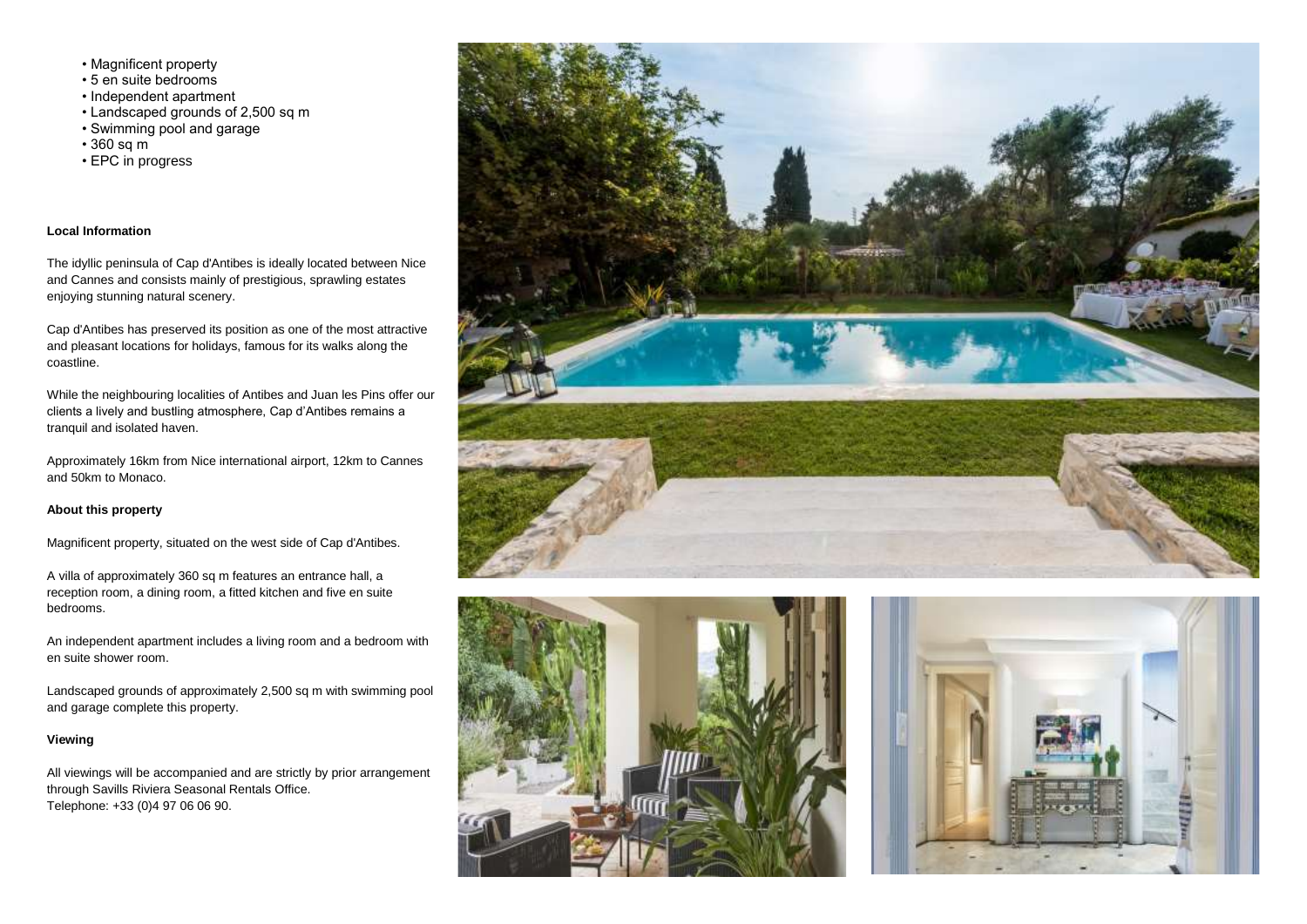